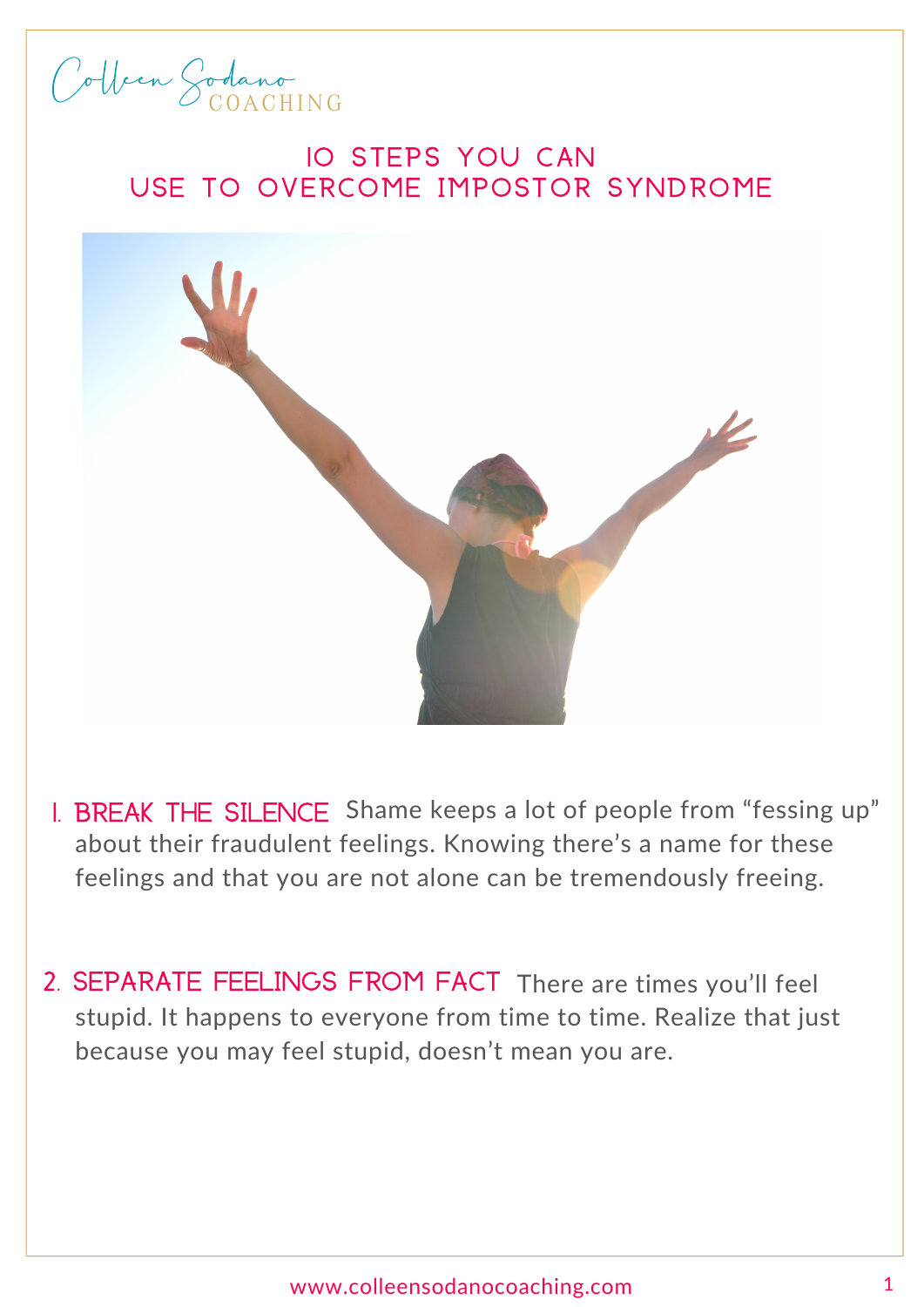## Colleen Sodano C OACHI N G

- 3. Recognize when you should feel fraudulent A sense of belonging fosters confidence. If you're the only or one of a few people in a meeting, classroom, field, or workplace who look or sound like you or are much older or younger, then it's only natural you'd sometimes feel like you don't totally fit in. Plus if you're the first woman, person of colour, or person with a disability to achieve something in your world, e.g. first VP, astronaut, judge, supervisor, firefighter, etc. there's that added pressure to represent your entire group. Instead of taking your self-doubt as a sign of your ineptness, recognize that it might be a normal response
	- to being on the receiving end of social stereotypes about competence and intelligence.
- 4. ACCENTUATE THE POSITIVE The good news is being a perfectionist means you care deeply about the quality of your work. The key is to continue to strive for excellence when it matters most, but don't persevere over routine tasks and forgive yourself when the inevitable mistake happens.
- 5. Develop a healthy response to failure and mistake MAKING Henry Ford once said, "Failure is only the opportunity to begin again more intelligently." Instead of beating yourself up for falling short, do what players on the losing sports team do and glean the learning value from the loss and move on reminding yourself, "I'll get 'em next time."
- 6. RIGHT THE RULES If you've been operating under misguided rules like, "I should always know the answer," or "Never ask for help" start asserting your rights. Recognize that you have just as much